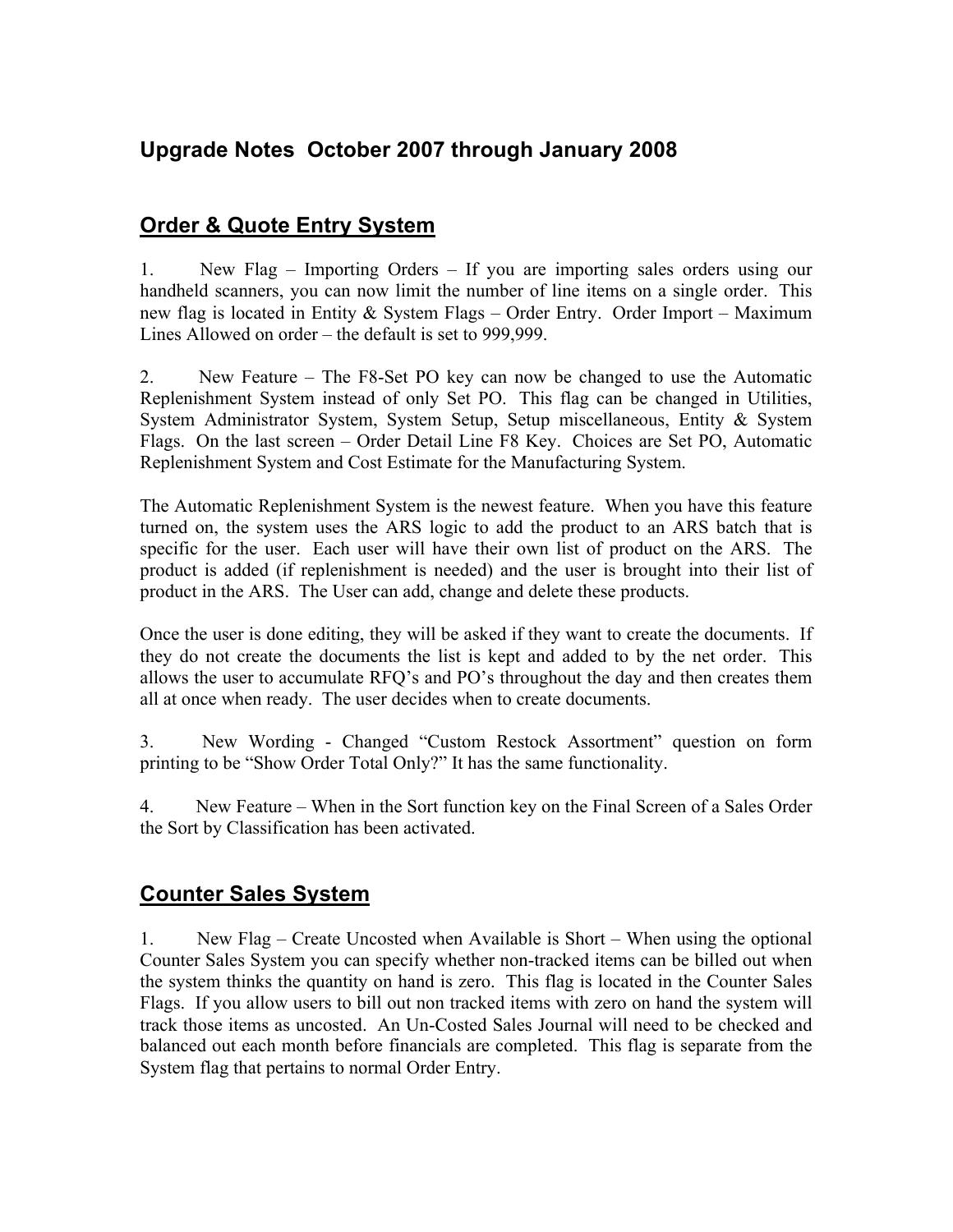2. New Feature - Added field to input freight charges on the heading information screen. These freight charges will be added to the invoice. This is for a customer who is picking up goods that they need to pay the freight on the shipment from the vendor.

## **Purchase Order System**

1. New Feature – Close Po – If you have an open P.O. that you know will not be shipped; you now have the option of closing it instead of deleting it. When in Enter  $\&$ Edit PO's you can close a PO by using the F9-Close P.O. Fkey. This way you can refer back to the P.O. if needed in the future. You can also utilize the Po Notes to indicate why it was closed for future reference. PO Notes can be accessed in a PO Inquiry, F3-Basic Info, F3-PO Notes.

2. New Feature – Confirming Purchase Orders – You can now mark a Purchase Order as confirmed by your Vendor. If it is your practice to have your Vendor confirm your prices back to you this new feature will help you keep track of those PO's that still need confirmation. In Enter & Edit Purchase Orders on the Final Screen the F12 – Confirm PO key will record the User, Date and Time the P.O was marked as confirmed.

3. New Report –Open PO Not Confirmed List – This new report will present a listing of all of the Purchase Orders that were not confirmed through the new F12- Confirm PO Fkey explained above. This listing can be viewed on the screen, exported to Excel or printed using the Shift \* feature. This report is located in Purchase Order Reports, Open PO Reports, Open PO Not Confirmed List.

4. New Function Key – When in a Purchase Order Inquiry, F3-Basic Info – F4- Vendor Invoices. When a Purchase Order has been paid this new function key will show the payment information.

5. New feature – When in a Vendor Inquiry – Show Purchase Orders Fkey – there is a new user option to include Accrued PO's in the same screen. This is a User Flag located in User Flags – Purchase Orders – on the second screen – Include Accrued in Open PO Inquiry. The default will be set to No.

6. New Feature – Laid in Cost – You can now add freight, duty or other charges to the value of your inventory after you have received your Purchase Order and even sold the product in the system. The Laid in cost can be allocated by Value, Weight, quantity or Number of Detail Lines. This preference is setup in Entity  $\&$  System Flags – Accounts Payable.

When the invoices arrive for additional costs that you want to add to your inventory value, those invoices will be entered and instead of selecting an expense account you can press F7 – Laid in Cost. You will be prompted for the Purchase Order Number to apply the costs to. If you vendor is billing you for freight on the same invoice as your product and you want to add in the cost, the freight portion must be entered as a separate invoice.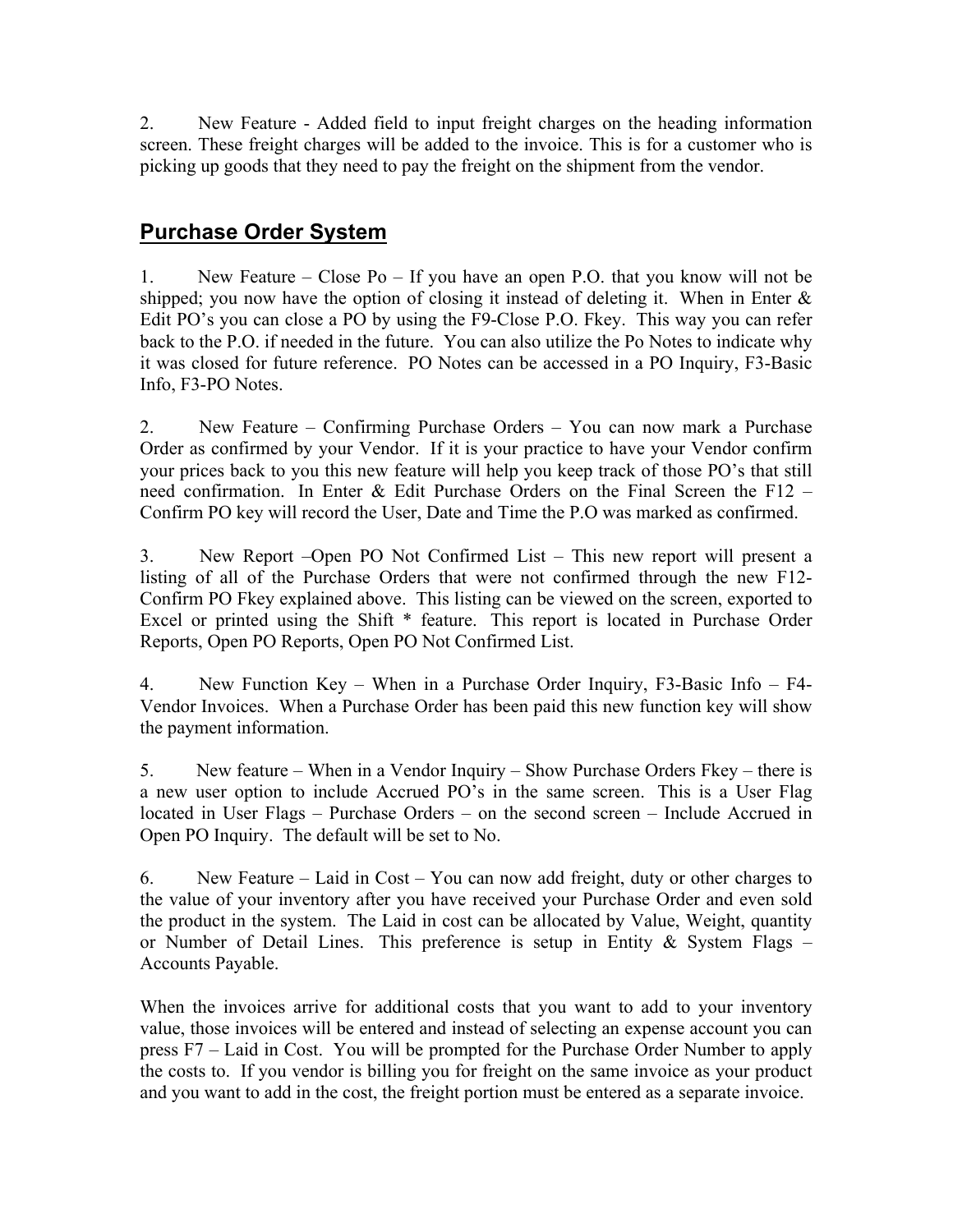You can setup the Laid in Cost Allocation method in Entity  $\&$  System Flags – Accounts Payable.

7. New Report information - Open Orders by Order Number – This report now gives statistics about the orders – the number of lines, the number of lines that can ship, and the number of lines that need purchasing.

### **Processing Purchase Order System**

1. New Features – Quick PPO's – There is new menu has two new options – Enter & Send PPO's and Enter & Receive PPO's. Enter & Send PPO's enables the user to enter a PPO and Send it to the Processor in one step. Enter & Receive PPO's enables the User to complete the PPO entry, Send and Receive Processes in a single step. The enter and receive PPO's is a great option for a lot traceable finished good or internal Bill of **Material** 

2. New Feature – If you change the quantity to create on a PPO that is NOT sent, and there is a Bill of Material (previously called PPO Definition) for that product, the system will ask the user if they want to re-load the detail lines from the bill of materials. If you have edited the original PPO and then re-load the BOM, any lines you added on the fly will be omitted unless you also added them to the BOM.

3 New Feature – PPO Component Expediting Report – for ISO/Manufacturing Systems – There is a new option for including / excluding / limiting the PPO's listed on this report to the internal Vendor.

### **Accounts Receivable System**

### **\*\* Note – Items #1 and #2 below only apply to systems with PDF Invoices**

1. Menu Change – The Print and Fax Invoices Menu has been changed to accommodate the new feature which allows Users to setup their customers to receive Printed, Faxed or E-mailed Invoices. The Menu Item to process all three of these options is now called Send Invoices in Process. There is still a separate selection to Fax Invoices in process. If you do not have your customers setup for emailed or faxed invoices this new selection will just print them as it did in the past when using Print Invoices in Process.

2. New Feature – Send Invoices in Process, you can now Print, Fax, or E-mail your Customer Invoices based on their preference. You can also choose any combination of those choices. With one step the system will output the Invoices in process using the Customer default settings. This new feature is selection number  $3$  in the Print  $\&$  Fax Invoices Menu.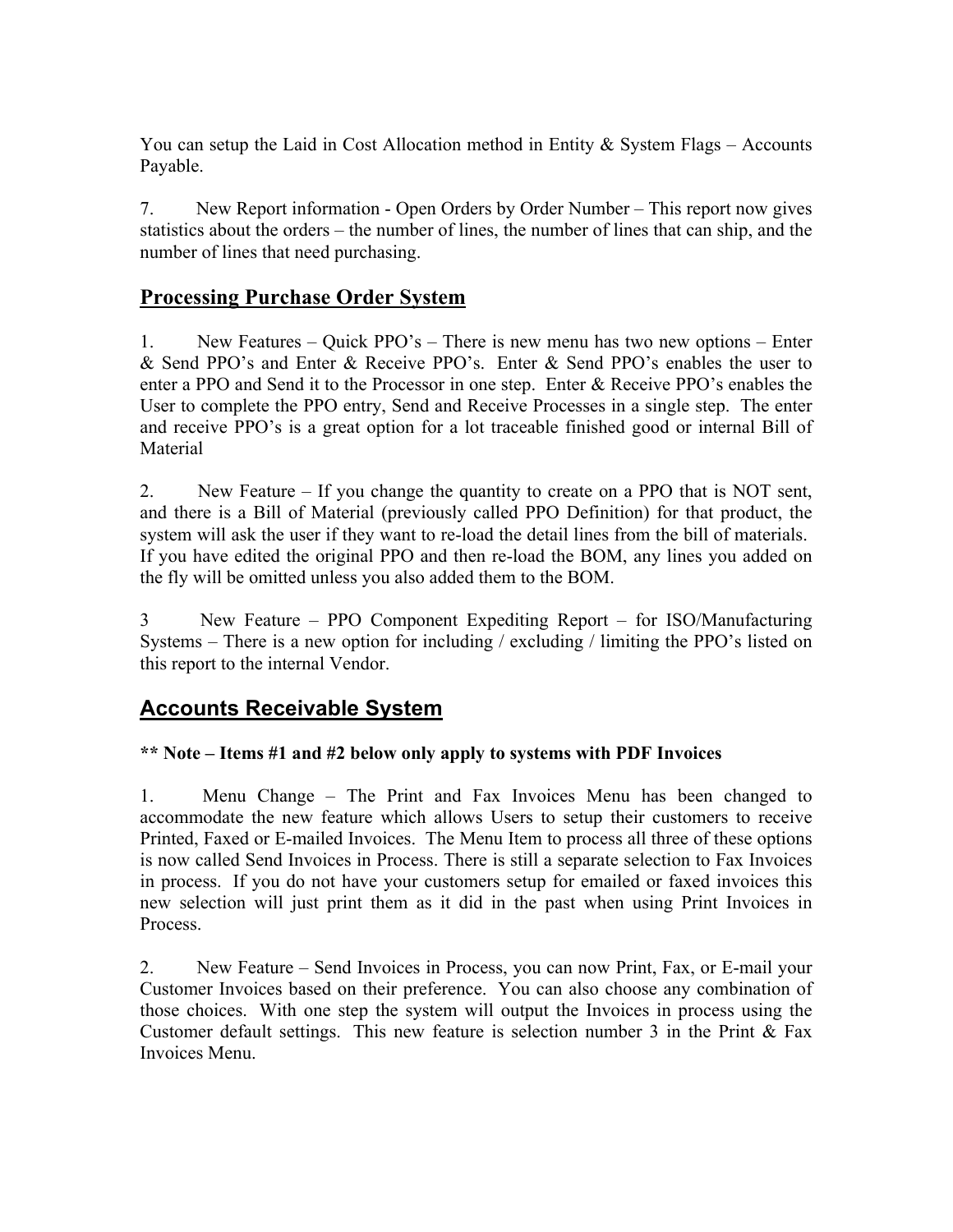Two fields have been removed from Enter & Edit Customers – Fax Invoices Daily and Invoice Fax Phone. These fields have been replaced with a new screen – Default Invoice Output. As a default when your system is upgraded this will be the F6-Invoice Output from the first screen in Enter & Edit Customers. This will move the current F6-User Defined keys to F6-Invoice Output, F3- User Defined. There is a system flag that can be changed if you prefer the F6 to remain User Defined; in that case the F3 when in F6 would be Invoice Output.

In the Invoice Output screen the fields that can be entered are:

Contact To Fax Number Fax Cover Sheet Y/N E-mail  $CC^{\cdot}$ Blind CC: Also Print?

The contact will be printed on the Fax Cover Sheet and/or in the E-mail.

The Fax number will be used for the faxing of the invoice. If you happen to update your Customers Fax Number on the main Enter & Edit Customers Screen you will see a question pop up asking if you would like to change the default fax number as well. If this field is blank no fax will be sent.

You can indicate whether or not you want to send a Cover Sheet with their Fax.

E-mail – This is the primary E-mail address you want the invoice to go to.

CC: - If you would like an invoice to go to another E-mail address type it here. This Email address will be visible to your Customer receiving the Invoice.

Blind CC: If you would like an invoice to go to another E-mail address and you do not want your Customer to see where it is going you can type in an E-mail address here.

Also Print? – If you would like to print a copy of the Invoice answer Yes here.

#### **\*\* The E-mail capability is only available if you have PDF Forms \*\* You must have purchased Outbound Faxing to use the Faxing capability**

3. New Field Exported – When exporting Customer Sales History through F5-Sales History in a Customer Inquiry a column will be included for the current Quantity on Hand.

4. New Display field – If your Order and Invoice Number are the same document number, when viewing Customer Invoices in a Customer Inquiry the column that was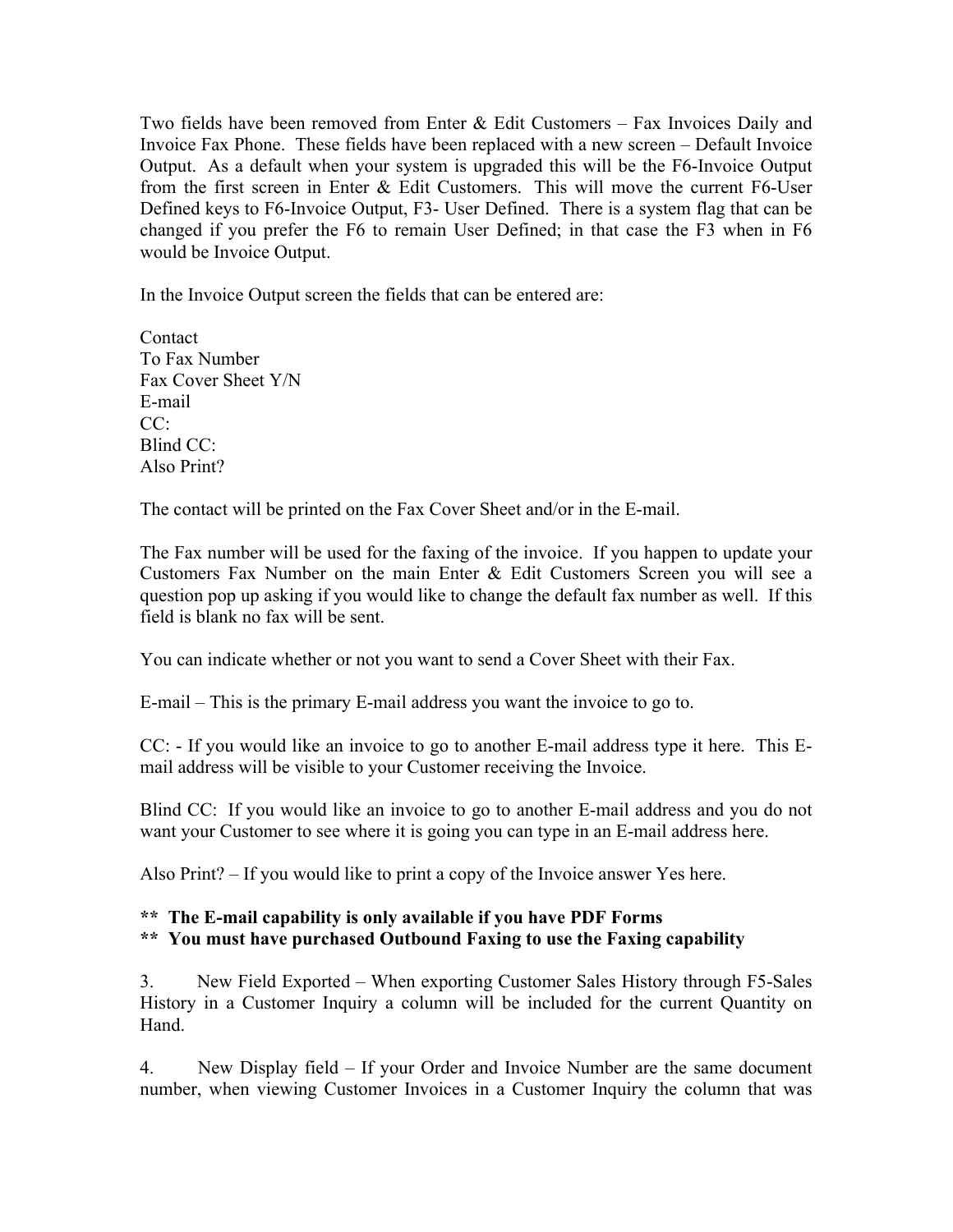used for Order Number will now be Purchase Order Number. Also when exporting the Customer Invoice information all data will be included in Excel even though it may not fit in the column on the screen.

5. New Display – In Customer Invoice Inquiry, on the first screen the Sent field will now display "faxed" if the document was faxed.

6. New Feature – Customer Notes Follow up Report – Previously Users had to go to the Accounts Receivable Reports to run their follow up listing. There is a new User option to show this report when Users login. The options are never which is the default, All up to Today and Today Only. This is a User Flag – Accounts Receivable located on the second screen – Show Customer follow Up Notes on Login

7. New Feature - Customer Information - Major Account Flag - Major accounts can now be split into Groups A-F. This will be used in the wireless warehouse to have the system suggest what sequence to pack up orders in (group A is a more important account than Group B and should be packed up first).

8. New locking - Contacts - We are now record locking when a user goes into contacts - no other user can go into the contacts for that group (a group being a customer, vendor, or personal user contacts).

9. New Feature – Customer Mandatory Miscellaneous Charges -

10. New Feature – Customer Account Status report will now be presented in a scroll box when Screen is selected. The Customer Account Status is located in Accounts Receivable Reports, Customer Activity Reports.

11. New Feature – Remove all Alternates for a particular customer – If you would like to remove every alternate part number for a particular customer you can now do so. This menu item is located in Accounts Receivable, Customer Misc. Maintenance.

# **Accounts Payable System**

1. New Report Option – When printing the Vendor Financial Report you now have the option to only include vendors requiring a 1099. The Federal Tax Id will also be included in this report when you answer yes to print address information. This makes it easy for you to isolate Vendors that need to be sent a 1099.

2. New Feature – Vendor Audit – When fields in the Vendor Master File are changed the system will now track the User making the change, when it was changed and what program the field was changed from. The inquiry to view the audit can be found in two locations. Utilites, System Administrator, Enmployee System, Audit Inquiries and also in Accounts Payable, Accounts Payable File Maintenance, Vendor Audit Inquiry.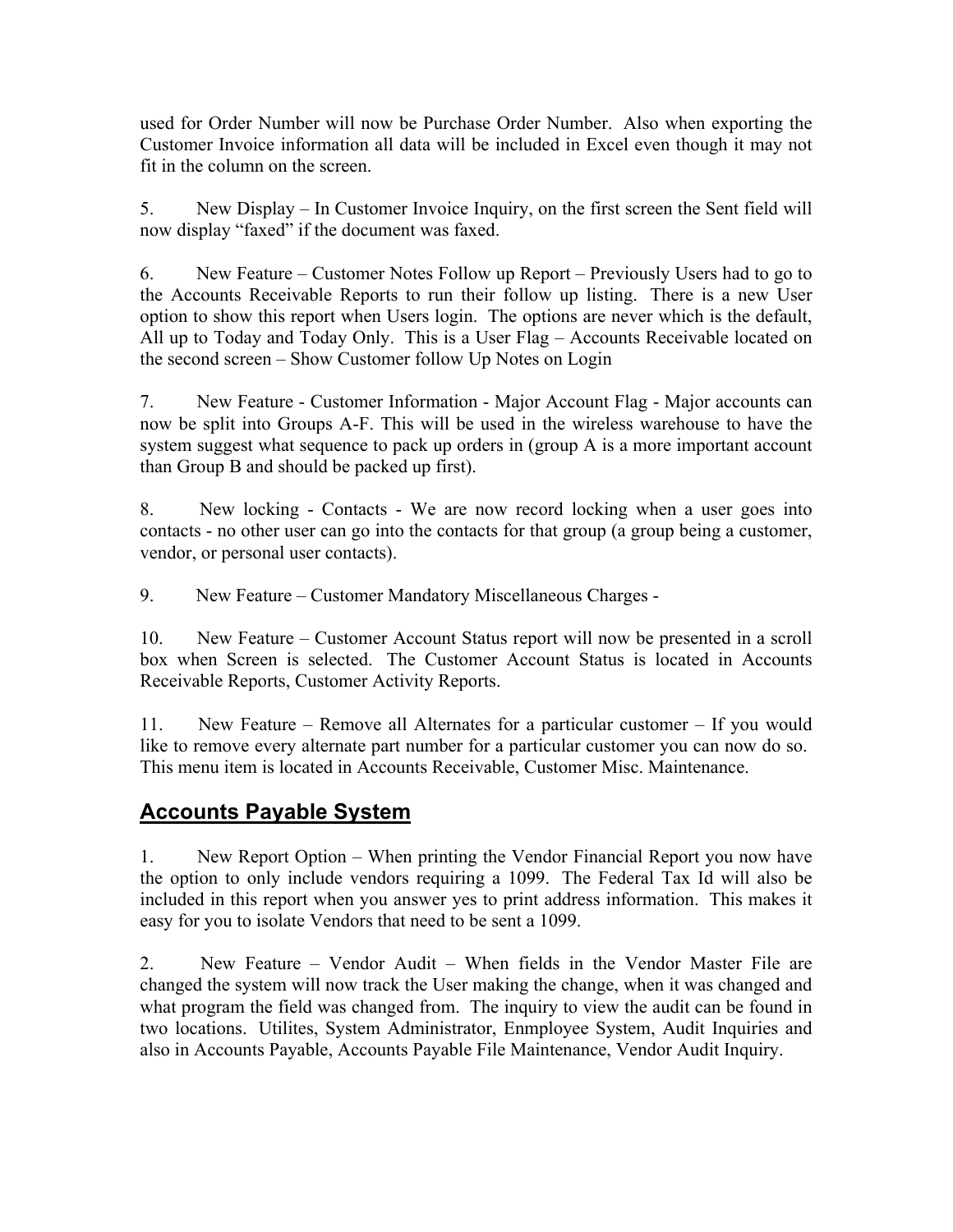3. New Feature – The Cash Requirements report can now be generated by different currencies.

4. New Feature - Vendor Inquiry – New Fkey F8=Parts. This new screen will show alternate products that are associated with this vendor

### **Inventory System**

1. Inventory System - New System Flag - You can now have the system automatically change your default vendor and default PO cost to be the same as the default alternate. There is a new flag "When Setting Default Alternate Part". It has 3 options. Do nothing; Change Primary Vendor; Change Primay Vendor and Default PO Cost. When setting the default Alternate, and this is set to option #2 or 3, you will be asked if you do want to make the change. This flag can be found in Entity & System Flags – Inventory, the default will be Do Nothing when your system is upgraded.

2. New Feature – Inventory Classification Defaults – You can now setup default values for your inventory classifications. The options for Inventory Classification have now been grouped into a sub menu in the Product Properties system to accommodate this new feature.

3. New Feature – You can now import locations into The BUSINESS EDGE instead of entering them manually. If you have a large number of Locations to add you can create an Excel file, save it on the server and then import it into the system.

4. Menu Change – The Import Inventory Menu's have changed to accommodate more options.

5. New Display – In Product Inquiry – F5 Show Usage – this screen will now be displayed in a scrolling box and now includes the summary usage for PPO Receipts and PPO Usage (detail lines being consumed) as well as Work Order Receipts and Usage for Manufacturing Systems.

6. New Feature - Enter  $&$  Edit Inventory – Alternate Products – When entering an alternate code that already exists, for another product, the system will warn the user.

7. New Feature & Menu Change – Enter & Edit Product Classification Defaults – you can now setup defaults for Product Classifications. The Product Properties Menu has been changed to group together the selections pertaining to Product Classifications.

## **Sales Analysis**

1. New Heading and column– When the Product Sales & Profit Report is generated to the screen it is presented in a scroll box. The Totals will now be displayed on the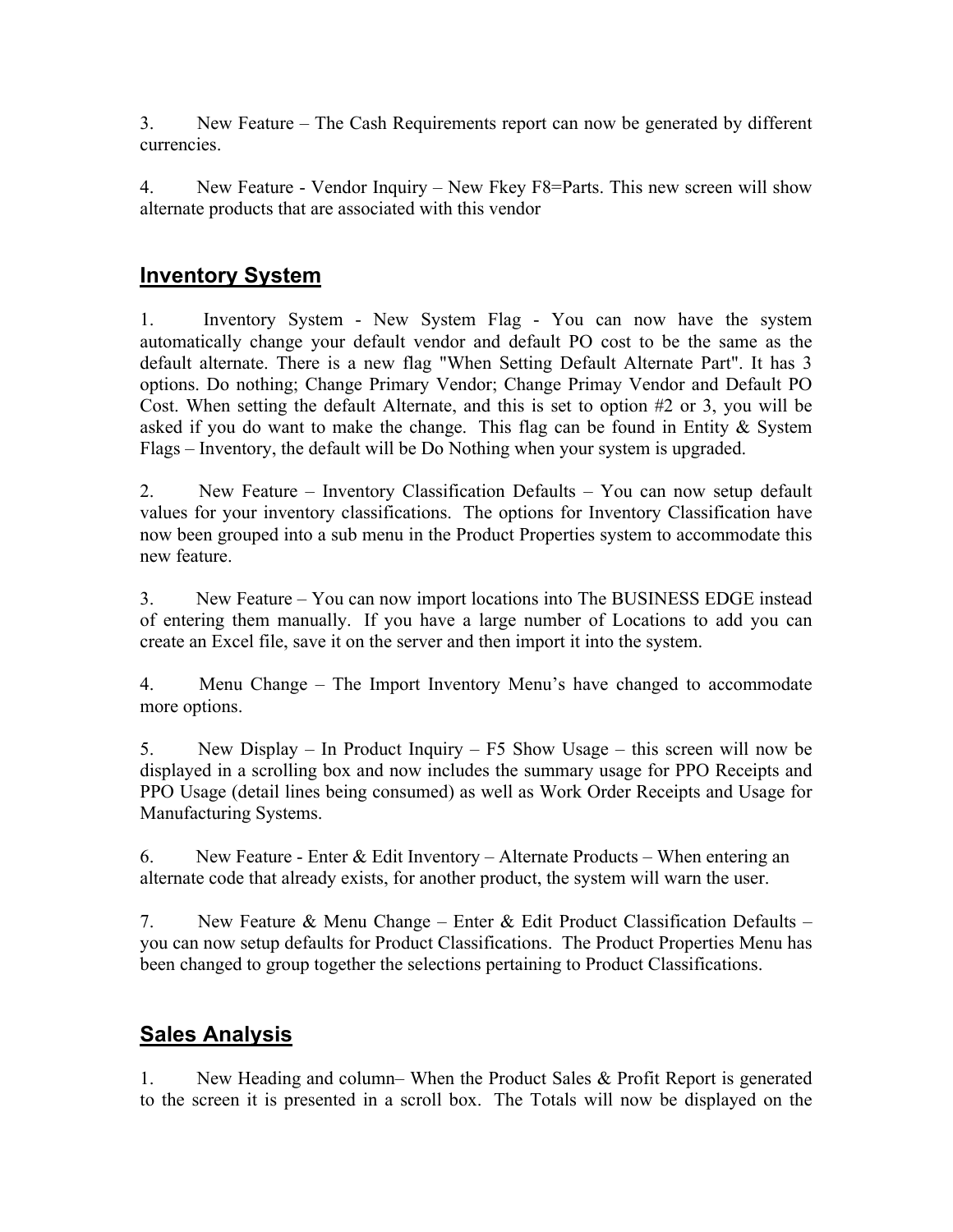heading of the scroll box. When this report is presented in a scroll box a column will now be included for Gross Profit %.

### **documentConnection**

1. New Feature – Vendor Debit Memos are now included as a document type and also in scan manager. Inbound and outbound history Fkeys are available in Enter & Edit Debit Memo and also in Debit Memo Inquiry.

1. New Feature – Vendor Debit Memos are now included as a document type and also in scan manager, Inbound and Outbound history Fkeys are available in Entr & Edit Debit Memo. New Fkeys are also available in the Debit memo Inquiry.

### **Utilities**

1. New Feature – Multiple e-mail recipients - You can send to multiple e-mail addresses by entering them on the same line separated with a comma.

Example: dennis@ci-inc.com,dmiller@ci-inc.com

The default e-mail addresses for Customer and Vendor documents can store more than one recipient. This is essentially the same using a CC: or Copy To:

2. New Feature – Increased number of characters for e-mail addresses. You now have room to enter more than one e-mail address in the defaults for the Customer and Vendor.

3. The printer setup screen now has a new flag: Number of Copies in Label Templates?

Set this to Yes if the label script includes how many labels to print.

If the label script does not tell the printer how many labels to print set this flag to No and The BUSINESS EDGE will send the label script the number of times the user has selected in Number of Copies.

Label printers that use DPL, EPL or ZPL will normally have the Number of Copies in the Label Template - set to these to Yes.

The DPL bag printers do not support the number of copies in the script, set DPL bag printers to No. Reliance Supply has a bag printer.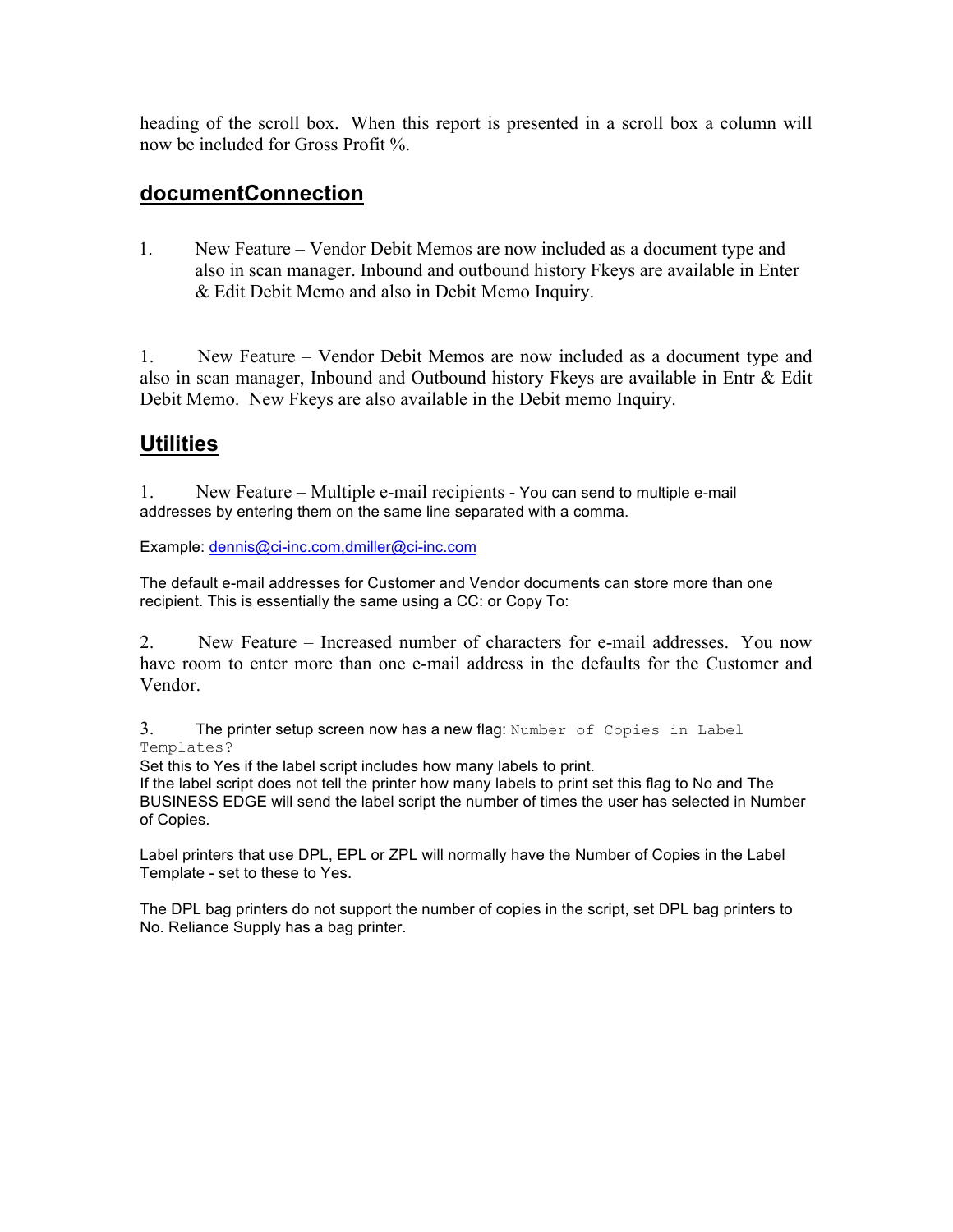This flag does not currently affect printers that use PostScript, Installed Drivers or Dot Matrix.

All existing printers will be set to their default settings when systems are upgraded to this version.

| System Admin                                                                                               | fastenersNOW                           | Fort Myers |
|------------------------------------------------------------------------------------------------------------|----------------------------------------|------------|
| ENTER & EDIT PRINTERS                                                                                      |                                        | (ins)      |
| Printer                                                                                                    |                                        |            |
| Windows Printer Name<br>System RAW Printer Name<br>Printer Name with Drivers                               |                                        |            |
| Printer Language<br>Printer Style<br><b>IPrinter DPI</b><br> Label Report Name Suffix<br>Form Feed Control | PostScript<br>Grayscale<br>Top of Form |            |
| Number of Copies in Label Templates?   No                                                                  |                                        |            |
| <b>IDelete</b>                                                                                             |                                        | OK         |

4. New locking - Contacts - We are now record locking when a user goes into contacts - no other user can go into the contacts for that group (a group being a customer, vendor, or personal user contacts).

5. New System Flags – When it is important that you link your Customers and Vendors to Alternate Product Codes you can now force a warning when a User does not select a Customer or Vendor. This is simply a warning to remind them that they may need to link the Alternate Product Code to a Customer or Vendor so that it can print on their documents.

These new flags are located in Enter  $\&$  Edit System Flags – 3. Alert when no Cust for Alt? and Alert when no Vendor for new Alt Part? It may be that you don't use Vendor Alternates but you do use Customer Alternates so you can choose them separately.

6. General Utilities -  $E2=Print$  Screen - We are phasing out the use of  $E2$  as the print screen. For clients using Powerterm, the "Print Screen" button on the keyboard will print to the screen to the powerterm default printer. Also, they can use the menu system in Powerterm and choose File --> Print Screen to print the screen. Pressing CTRL-P will also bring up the Print Screen like pressing F2 used to do. If the user presses F2 and another program has not been put in the F2's place, a message "PLEASE USE CTRL-P TO PRINT SCREEN"